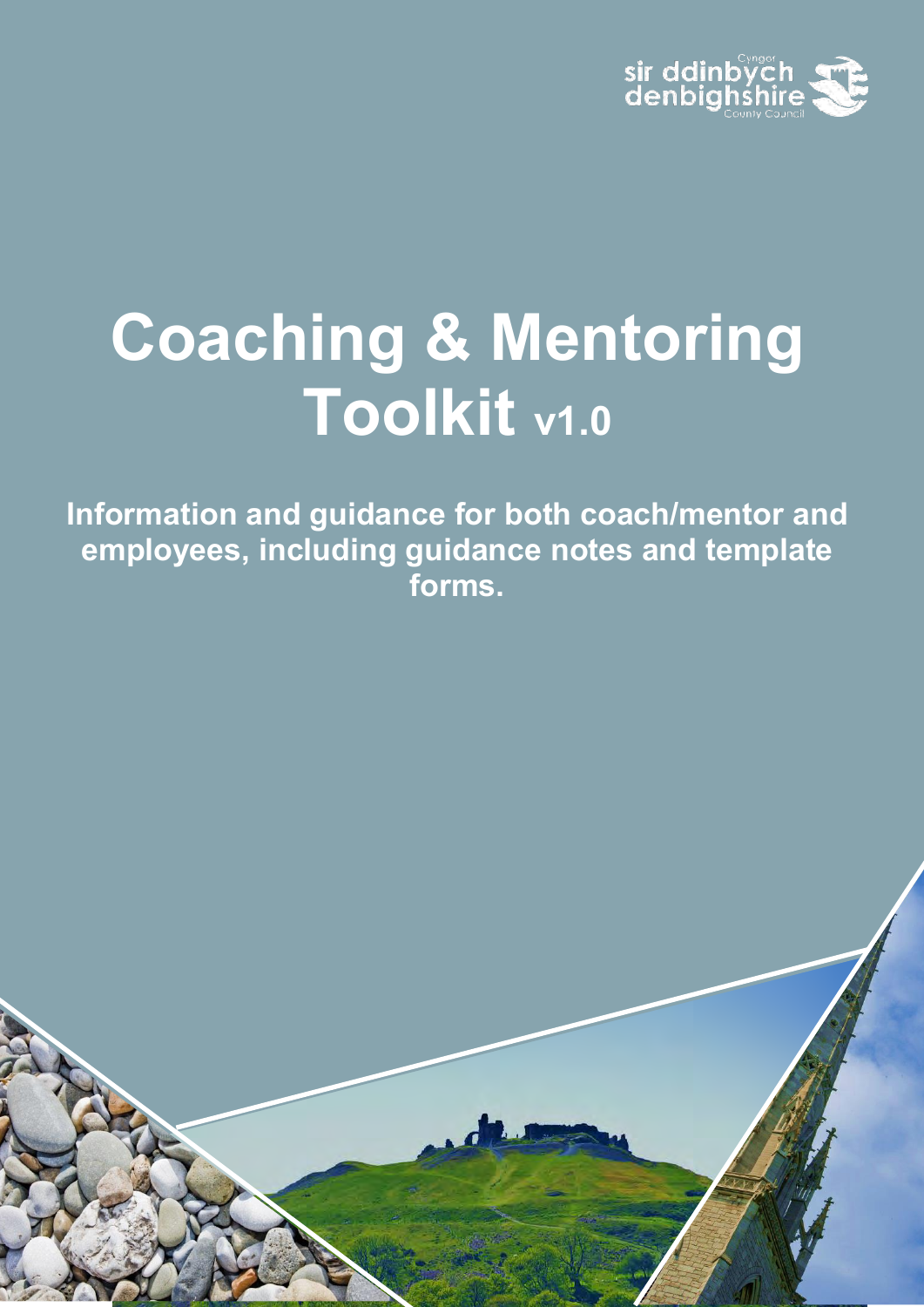| <b>Version</b> | <b>Date</b> | <b>Amendment</b>                                             |
|----------------|-------------|--------------------------------------------------------------|
| $V$ 1.0        | 01.5.19     | New Toolkit devised to support Coaching & Mentoring process. |
|                |             |                                                              |
|                |             |                                                              |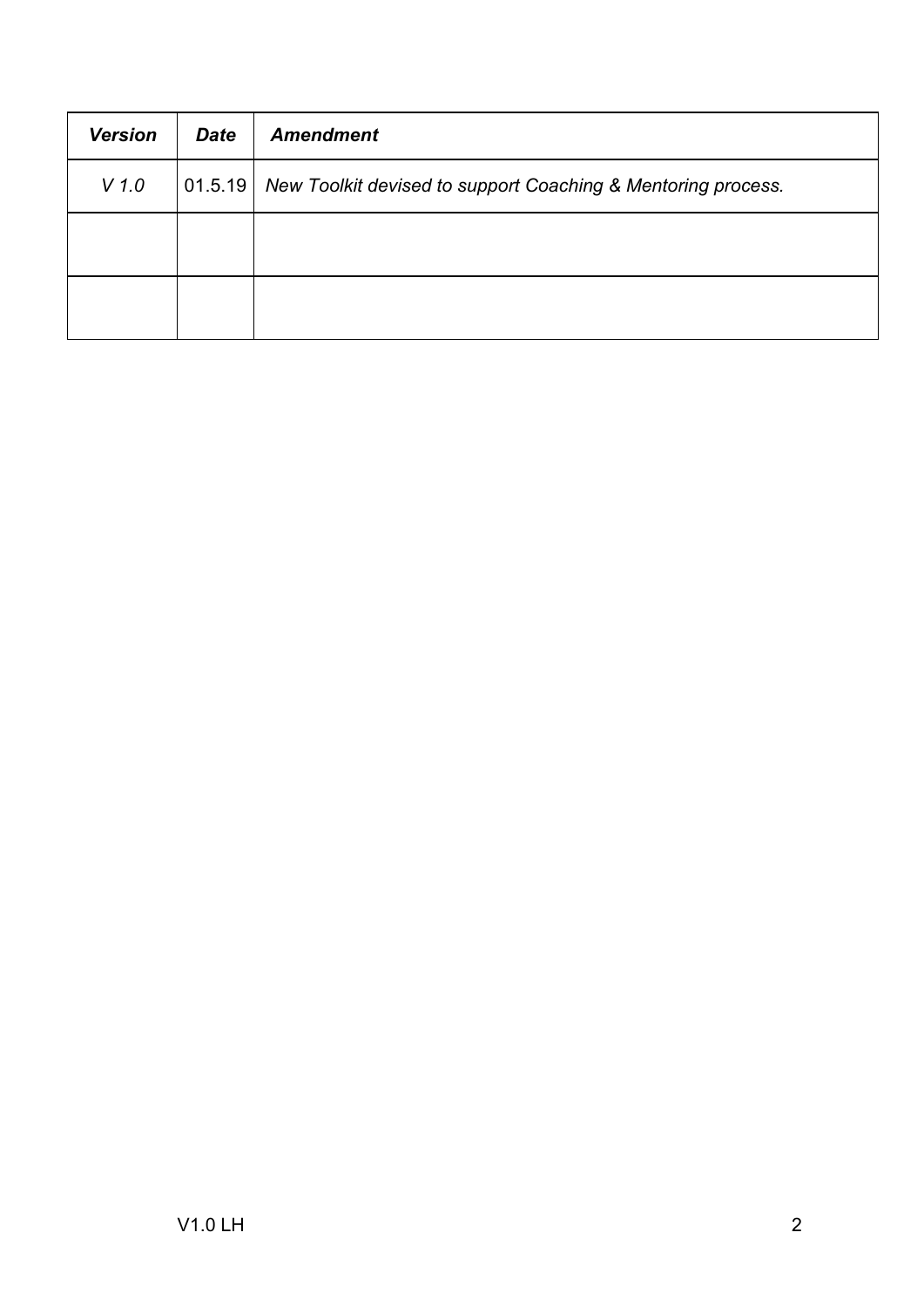# **Contents**

| APPENDIX 1 - COACHING / MENTORING CONTRACT & GUIDANCE 14 |
|----------------------------------------------------------|
| APPENDIX 2 - FEEDBACK FORM FOR COACH / MENTOR 17         |
|                                                          |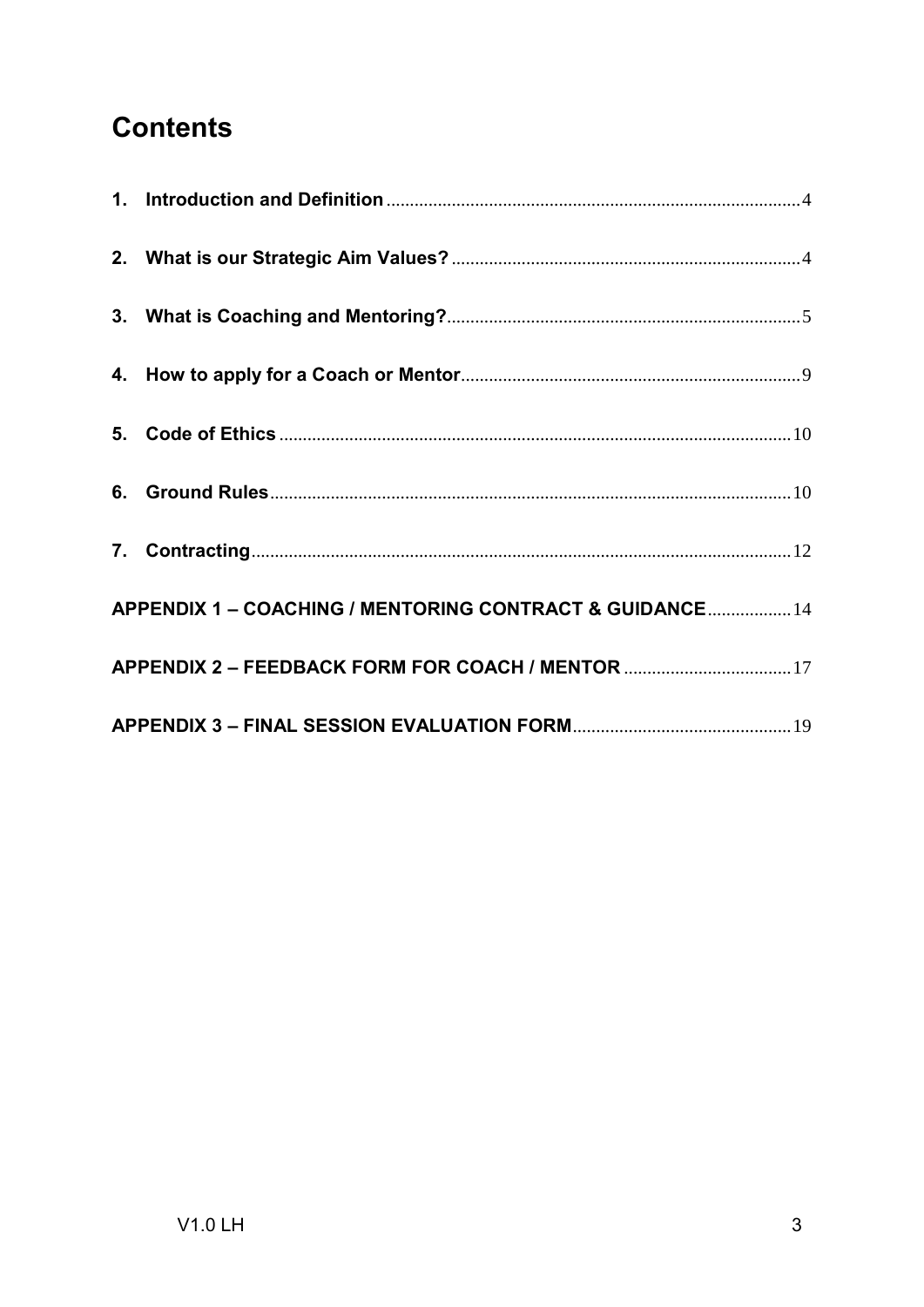## <span id="page-3-0"></span>**1. Introduction and Definition**

Welcome to the Coaching & Mentoring Toolkit.

The aim of this document is to provide information and guidance in relation to the coaching and mentoring process within Denbighshire County Council.

Denbighshire values and recognises that people are our most important asset and as such is committed to continually develop employees.

Coaching and mentoring are ways of giving people time to think. This can have a significant impact on the development of individuals, and consequently Denbighshire County Council, during a period of economic pressure and continual change. We are now able to offer our employees coaching and mentoring from well trained and experienced practitioners, in a way that is as straight forward and effective as possible.

This handbook explains more about coaching and mentoring and how it works. It is here to support the development of all coaches and mentors, and those with whom they work, to help you as you grow, learn and thrive at work through effective partnerships.

## <span id="page-3-1"></span>**2. What is our Strategic Aim Values?**

#### **Our strategic aim**

A high performing council, closer to the Community.

The vision of the future for the council was developed in partnership with local communities and partners. In order to work together for the future of Denbighshire, we need to understand and deliver the corporate plan and its priorities.

Our priorities:

- **Housing**: Everyone is supported to live in homes that meet their needs;
- **Connected Communities:** Communities are connected and have access to goods and services locally, online and through good transport links;
- **Resilient Communities:** The Council works with people and communities to build independence and resilience;
- **Environment:** Attractive and protected, supporting well-being and economic prosperity; and
- **Young People:** A place where younger people will want to live and work and have the skills to do so.

#### **Our values**

The council believes that the way people behave within the organisation towards each other, and to those that we come into contact with, is crucial to ensuring effective performance in the delivery of services. The values that the council has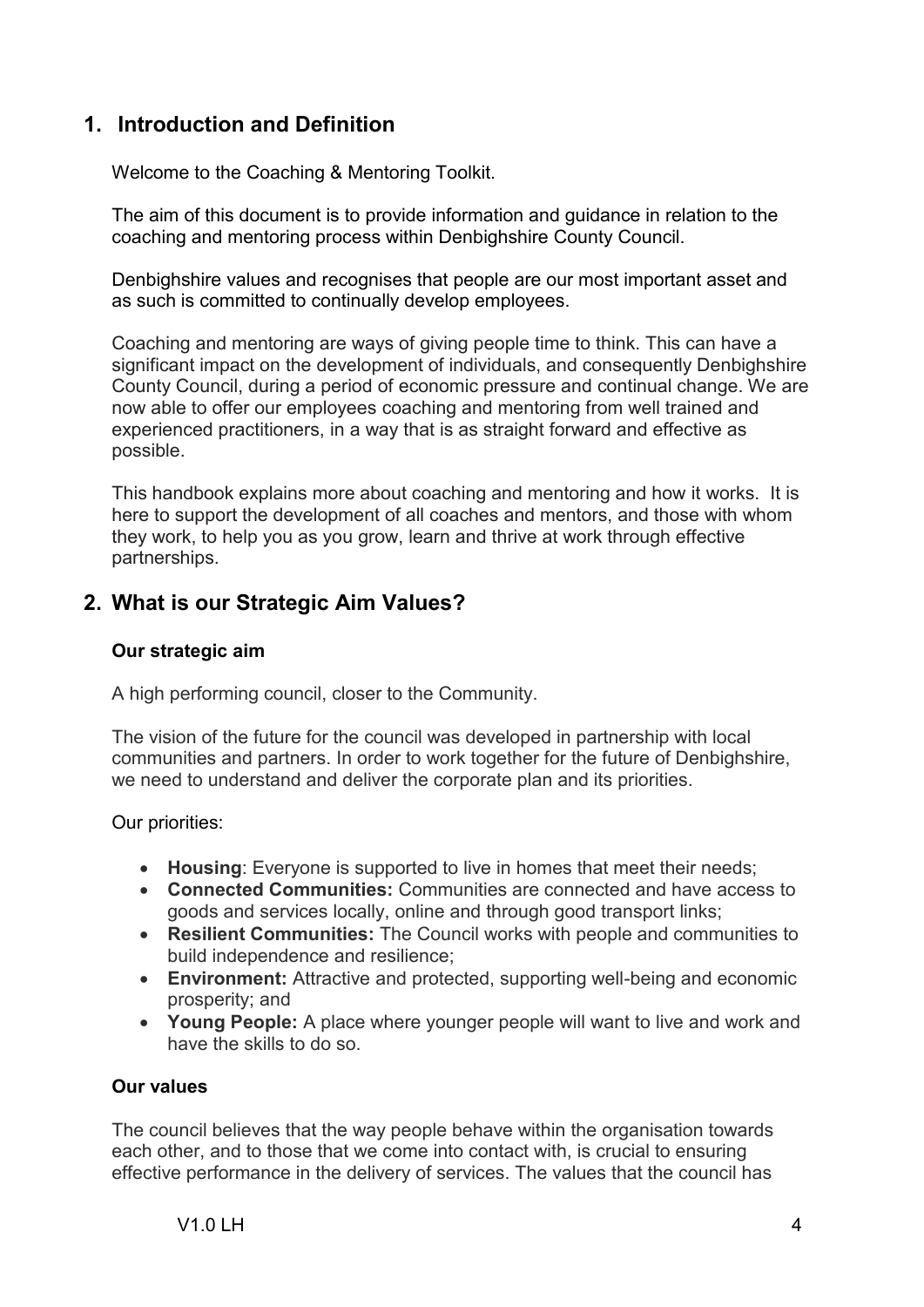adopted provide the basic principles that guide our interactions with everyone that we come into contact with, both inside and outside of the organisation.

Our values are:

- **Pride** We aim to create a sense of pride in working for our organisation.
- **Unity** We all work for the same organisation.
- **Respect** We aim to treat all people equally and with fairness, understanding that there are views and beliefs that differ from our own.
- **Integrity** We aim to manage ourselves to maximise performance, act with high standard of conduct and present a positive image of Denbighshire

In order to deliver our strategic aim and corporate plan, we want to develop aspiring and existing leaders by giving them space and time to think and reflect, build new skills and allow them to explore and develop a range of leadership behaviours so they can be adaptable and resilient, and ultimately deliver what we need.

## <span id="page-4-0"></span>**3. What is Coaching and Mentoring?**

You may have a line manager or supervisor who uses a coaching or mentoring style already. Working with a qualified coach or mentor allows you to have a conversation with someone who is not also responsible for allocating work to you or to whom you report directly. It provides a safe space to think. Denbighshire County Council Coaching and Mentoring Register allows us to offer support across the organisation.

*"The quality of everything we do depends on the quality of the thinking we do first. The quality of our thinking depends on the way we treat each other while we are thinking."* Nancy Kline

## **What is coaching?**

Coaching is a way of having conversations with someone else that are safe, supportive and challenging. It can be a thought-provoking and creative process and will help you to maximise your personal and professional potential.

Recent research points out the huge personal benefits to people who have coaching, particularly at times of change. People might see a coach to improve how they relate to their circumstances, to achieve their goals or to explore new ways of approaching situations.

Common benefits people experience from coaching include:

- Better engagement and performance
- Organisational effectiveness
- Improved sense of direction and focus
- Increased knowledge of self and self-awareness
- Enhanced ability to relate to and influence others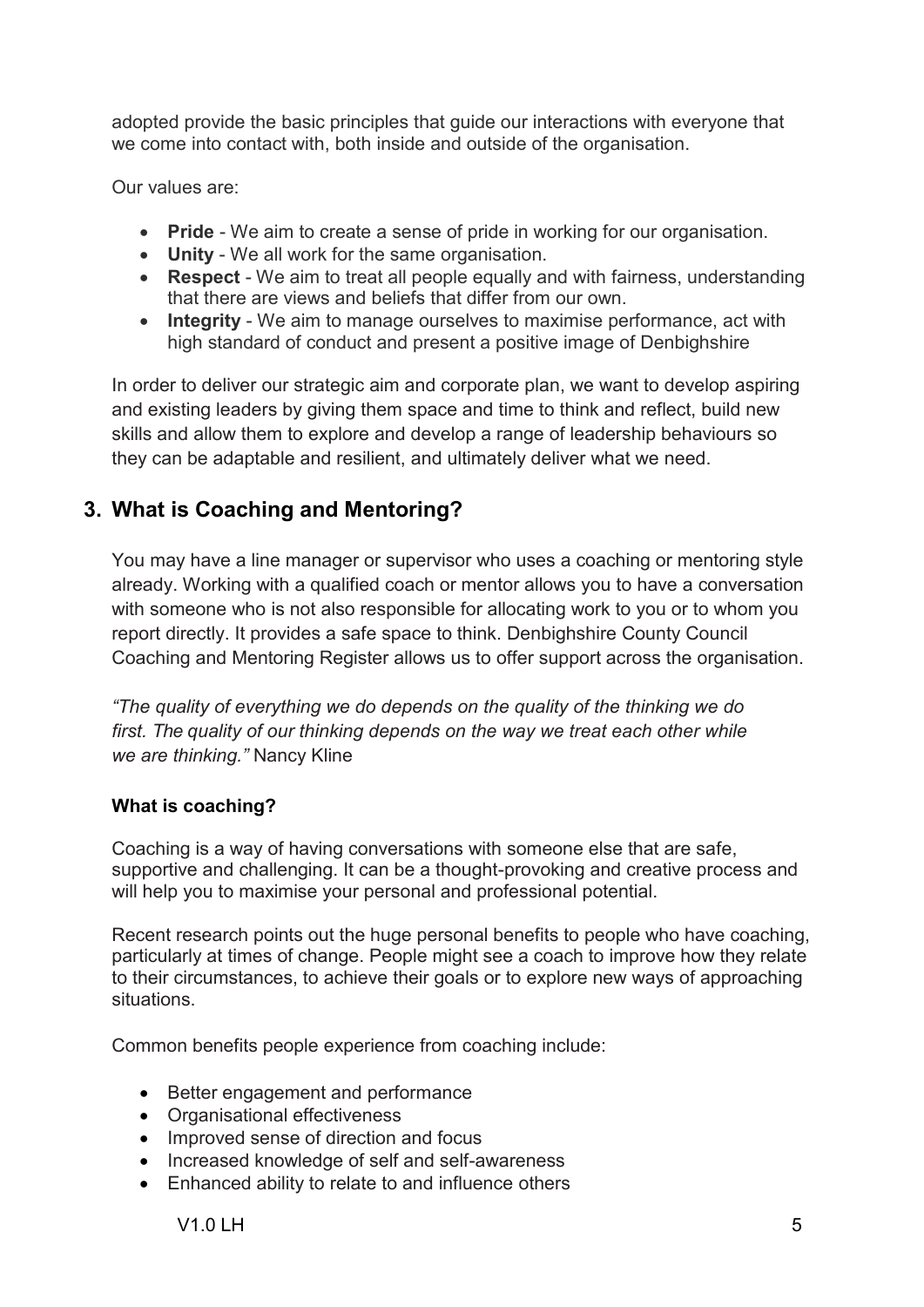- Stronger motivation
- Improved performance effectiveness
- Increased resourcefulness
- More confidence

Central to the philosophy of coaching is a belief in the potential of the person being coached to improve their performance and develop their own solutions. While the coach need not be a technical expert in aspects of your work, they must have credibility in order to build an effective partnership with you.

Coaches on the Denbighshire County Council register have all completed an accredited coaching skills programme and undertake supervision and development of their skills.

## **What happens during a coaching session?**

A skilled coach will use a combination of questioning, listening, observation and feedback to create a conversation with you that is rich in insight and learning. They will encourage you as you do what you need to do to move things forward. Coaching usually lasts for a defined period and focuses on specific work related skills and goals. Goals will be set at the start of the coaching relationship, in a way that works for you, to give focus. At the end of the relationship, you will evaluate these goals together.

## **Is coaching confidential?**

Your line manager needs to support your application for coaching, as well as give you the time and space for coaching. Coaching is based on trust and openness, and the content of your sessions is confidential unless there is a perceived risk to you or to others.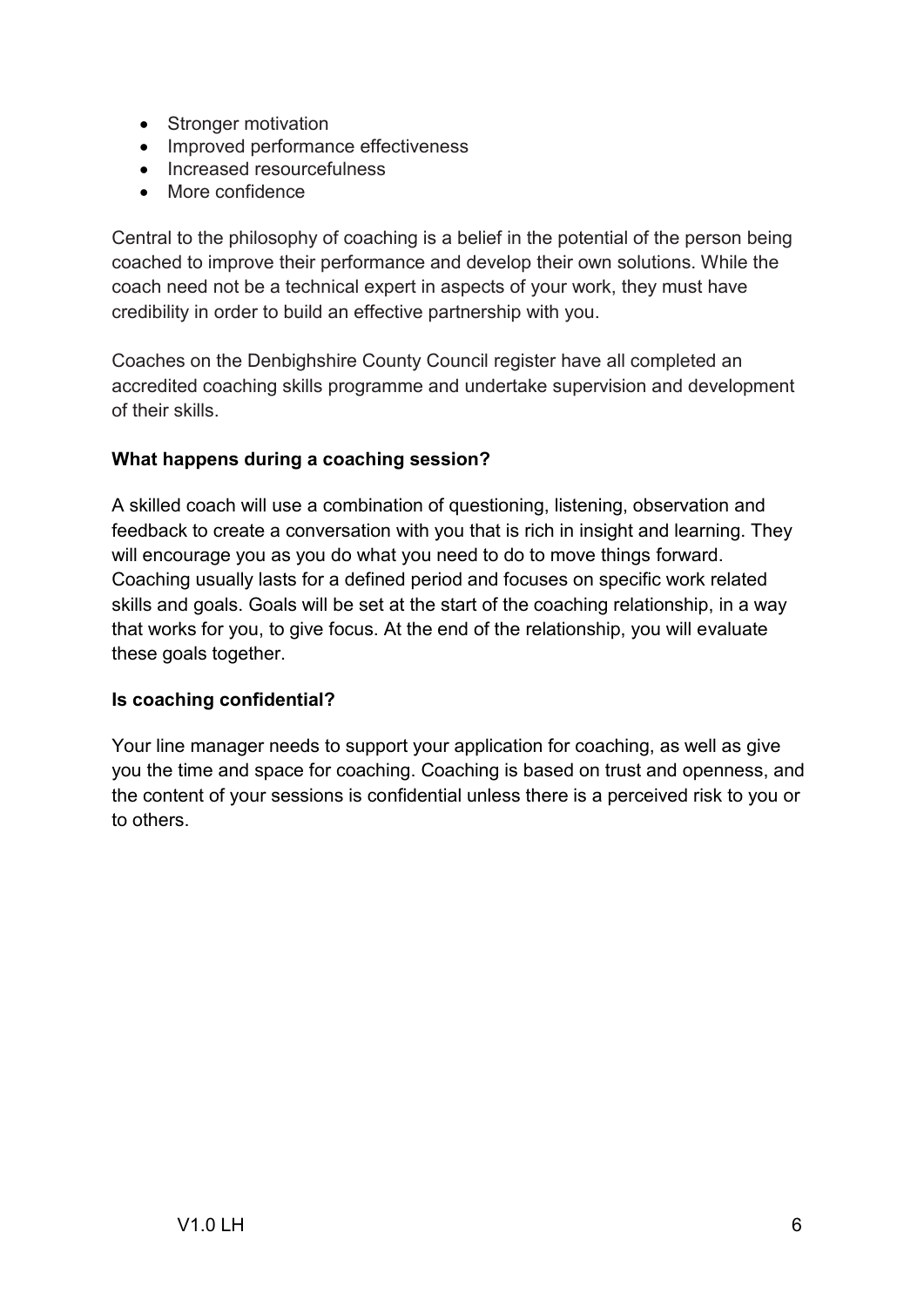Here are the main differences between coaching and mentoring:

| <b>MENTORING</b>                                                                                                                                                                                                                  | <b>COACHING</b>                                                                                                                                                                                                                                                                                            |
|-----------------------------------------------------------------------------------------------------------------------------------------------------------------------------------------------------------------------------------|------------------------------------------------------------------------------------------------------------------------------------------------------------------------------------------------------------------------------------------------------------------------------------------------------------|
| On-going relationship that might last<br>for a long time                                                                                                                                                                          | Relationship generally has a set duration                                                                                                                                                                                                                                                                  |
| Can be more informal and meetings<br>can take place as and when the<br>employee needs advice, guidance or<br>support                                                                                                              | Generally more structured in nature<br>and meetings are scheduled regularly                                                                                                                                                                                                                                |
| Will share ideas and what they have<br>done                                                                                                                                                                                       | Will help you to identify your own<br>solutions                                                                                                                                                                                                                                                            |
| More long-term and takes a broader<br>view of the person                                                                                                                                                                          | Short-term and focused on specific<br>development areas/issues                                                                                                                                                                                                                                             |
| Mentor is usually more experienced<br>and qualified than the employee;<br>often a senior person in the<br>organisation who can pass on<br>knowledge,<br>experience and can open doors to<br>otherwise out-of- reach opportunities | Coaching is a more equal relationship<br>and generally not determined by the<br>level of experience the coach has of the<br>employee's formal occupational role -<br>rather this professional distance can<br>help to provide a thinking partnership<br>with a different level of challenge and<br>support |

## **What is mentoring?**

Mentoring allows more senior staff to share their knowledge and experiences, whilst supporting other staff in their development journey. It facilitates the building of new networks for both mentor and mentee. Developing a sustainable mentoring resource across Denbighshire County Council ensures internal staff are developed to support others.

A mentor is someone who offers you space to think who has already had experience of the area you wish to explore and has knowledge and networks which may be appropriate to share as you develop and grow as a professional and as a person.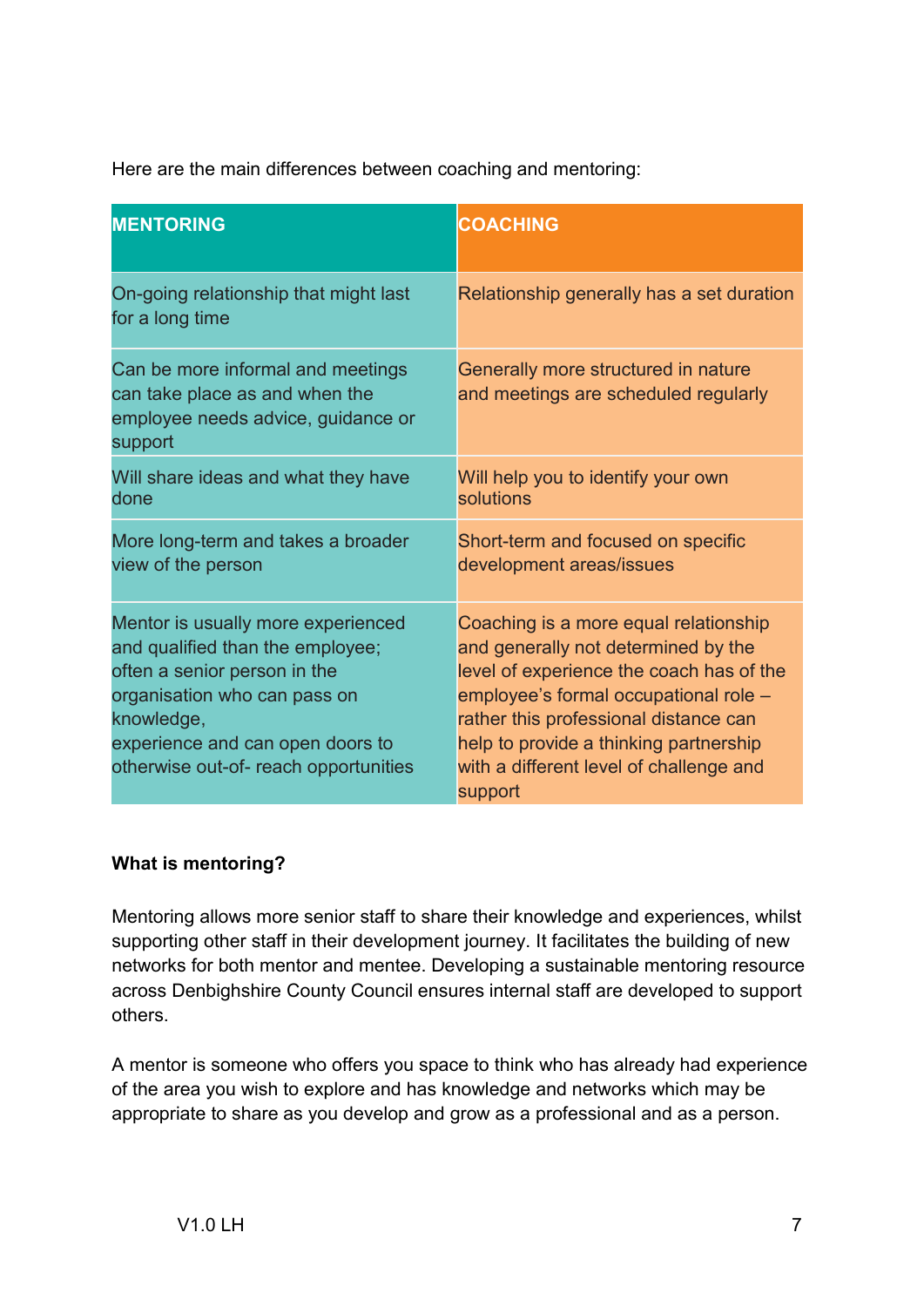## **A mentor might:**

- teach you about specific areas where you need more knowledge
- coach you
- help your career and professional development by sharing networks or giving you new opportunities to shadow them
- challenge you beyond your comfort zone
- focus in your development as an individual and as a professional
- support you to strengthen and develop leadership skills in a time of change
- give you space to reflect on your own and others' learning and leadership approaches.

Mentors on the Denbighshire County Council register have all completed an accredited mentor skills programme and undertake supervision and development of their skills.

## **What happens during a mentoring session?**

A skilled mentor will use a combination of questioning, listening, observation and feedback to create a conversation with you that is rich in insight and learning. They will encourage you as you do what you need to do to move things forward and share with you their own and others experience.

Mentoring can be an informal conversation or a formal programme. Mentees observe, question, and explore. Mentors demonstrate, explain and model.

At the start of the mentoring relationship, you will need to think about what the gap is that you would like mentoring to fill. It might be

- Contacts
- Understanding
- How to do something
- Leadership

It's useful to set some goals as you begin to work together. This will give focus and ensure that the mentoring serves you and the organisation. These goals will be reviewed regularly to ensure a continued focus to the meetings.

## **Is mentoring confidential?**

Your line manager needs to support your application for mentoring, as well as give you the time and space for mentoring so they will know it is happening. Mentoring is based on trust and openness, and what you discuss with your mentor is confidential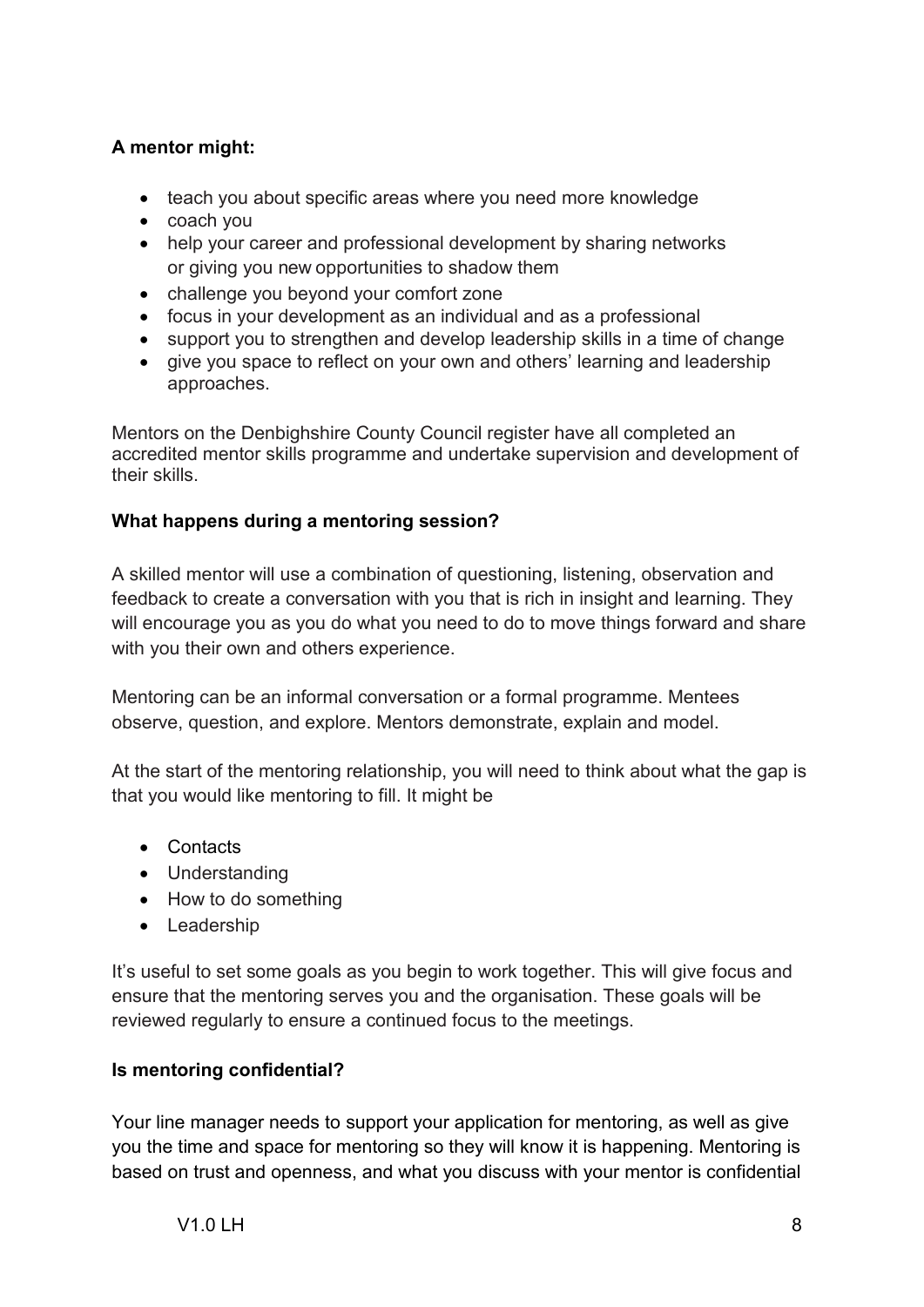unless there is a perceived risk to you or to others.

## **Matching Process**

Once you have decided whether you are looking for a coach or a mentor, you will be able to take a look at their profiles and read more about them and their experience. If there is no profile available please contact Llinos Howatson, OD Specialist by email on [llinos.howatson@denbighshire.gov.uk](mailto:llinos.howatson@denbighshire.gov.uk) The service is available to all employees who wish to develop their leadership skills, and who have been identified as individuals who would benefit from coaching or mentoring.

## <span id="page-8-0"></span>**4. How to apply for a Coach or Mentor**

You will need to have discussed and had agreement by your manager to undertake session of coaching and mentoring. You will need to consider what you would like to see as a result of having this, for you, for your team and for Denbighshire County Council.

Once you have identified your goals together and have obtained support from them, you need to register your interest by emailing llinos.howatson@denbighshire.gov.uk.

You will be able to search for a potential coach or mentor by reading the profile of the coaches or mentors that are available, and must specify who would be your preferred coach/mentor. Your preferred option may not always be available or may not be suitable for you, and this matching process may involve a face to face discussion with the coach/mentor.

This meeting is an opportunity to see whether you will work well together and to discuss what support you need and to see whether you can build a working relationship that will be supportive and challenging. It is important that both you and your coach/mentor feel that you can work together.

As a coachee or mentee you must be:

- willing to commit to the coaching and mentoring process in an open and honest manner
- willing to provide personal information for the coach/mentor database
- ready to commit to an agreed number of sessions.

The coaches and mentors on the Denbighshire Register provide their services free of charge so there is no financial barrier to getting the support you need. Of course there are indirect costs to Denbighshire County Council so it's also important that the coaching or mentoring support you receive is going to be useful to you in your work and to the organisation.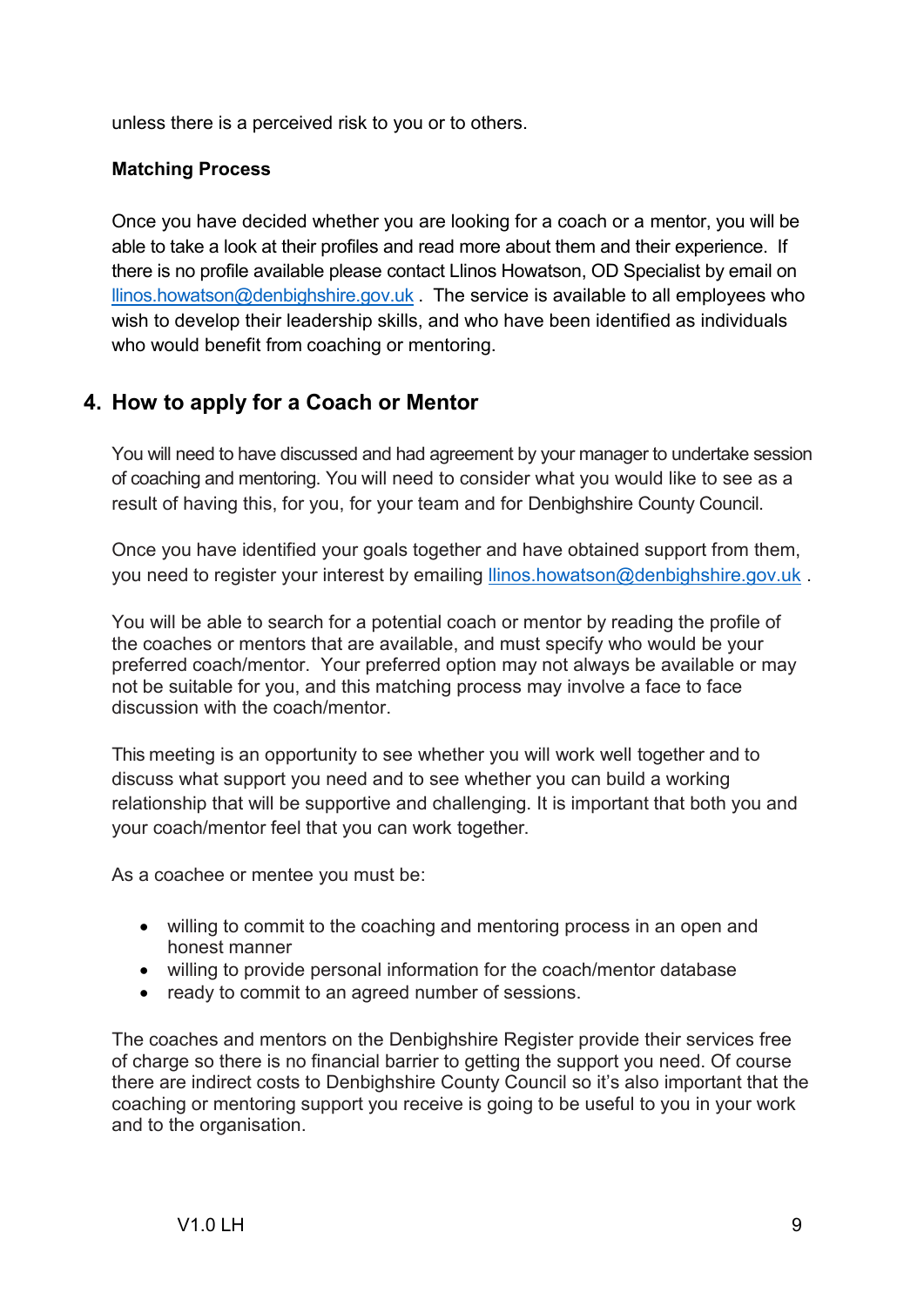## <span id="page-9-0"></span>**5. Code of Ethics**

Coaches and mentors on the register are required to follow either the European Mentoring Coaching Council (EMCC) or International Coaching Federation (ICF) code of ethics. This has been established to promote best practice and ensure that the highest possible standards are maintained in the coach/mentoring relationship, whatever form that might take, so that the coach/mentoring environment provides the greatest opportunity for learning and development.

If you have a problem in your relationship with your coach or mentor, please raise it with them in the first instance. If you then need to take it further, please email Llinos Howatson, OD Specialist, Ilinos.howatson@denbighshire.gov.uk.

You can view the ethics by visiting, https://www.emccouncil.org/quality/ethics/.

## <span id="page-9-1"></span>**6. Ground Rules**

Like any professional relationship, coaching and mentoring work best when trust is high and conversations they are conducted in an atmosphere of mutual respect. The following ground rules can help the relationship stay positive and focused.

## **Coach and Mentor**

- 1. Make time to prepare before each session by reading through notes and reflections from previous sessions. Think about what you need to do to disconnect enough from the issues and demands of your day job to be able to listen well and to be able to think.
- 2. Take time after a session to record your initial reflections and document any observations you want to make. However these are confidential and should be stored securely.
- 3. Be punctual and make the room as welcoming as possible.
- 4. Avoid cancelling sessions wherever possible and give your colleagues adequate notice and reschedule at the next available opportunity. Where sessions are regularly cancelled by either person, research studies suggest that the support programme is more likely to fail.
- 5. Adhere to the Code of Ethics.
- 6. Stay in role and avoid changing hats to a role outside your agreement (e.g. counsellor, consultant etc.)
- 7. The purpose of this relationship is to support your coachee/mentee in their development at work. Remember to keep the responsibility with them and to encourage them to own the process and access their own resources.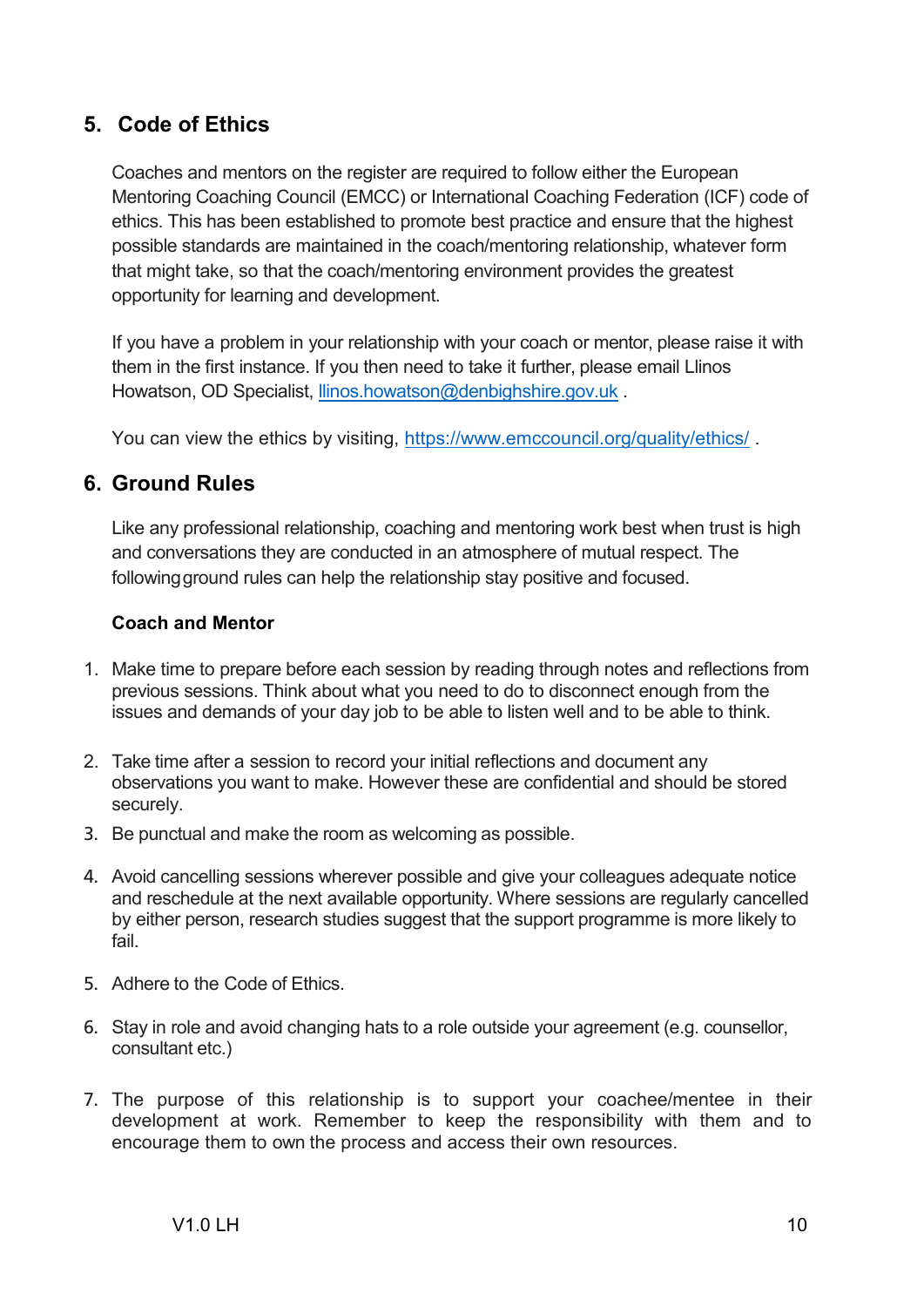- 8. Ask your employees to give you feedback to help you best meet their needs. There is an evaluation form that you should give out at the last session.
- 9. Regularly record all your coaching/ mentoring activity in shared drive to enable the HR team report on service performance and be accountable to its stakeholders.
- 10. Respond promptly to coachee/mentee when they contact you.
- 11. Ensure you undertake the required supervision.
- 12. Use your peers/supervisor as support to practice your skills and to gain advice.
- 13. Record all your CPD and supervision sessions, and actively take part in the peer support group.
- 14. Actively take part in supporting the ongoing development and training of coaching skills for managers where necessary.

## **Coachee and Mentee**

- 1. Make time to follow up on agreed actions between sessions, including reflecting on your learning.
- 2. Be punctual and make best use of the time by knowing what you would like to get out of each session.
- 3. Avoid cancelling sessions wherever possible and give your coach/mentor the agreed notice, aiming to reschedule at the next available opportunity. Where sessions are regularly cancelled by either person, research studies suggest that the programme of support is more likely to fail.
- 4. Ask for feedback from your coach/mentor to support your development.
- 5. Challenge yourself to be open and honest and approach coaching/mentoring as an opportunity to experiment, learn and develop.
- 6. Accept that behaviour change can be uncomfortable and that the coach/mentor cannot do the work for you.
- 7. Use your colleagues and your line manager to help you embed what you are learning at work.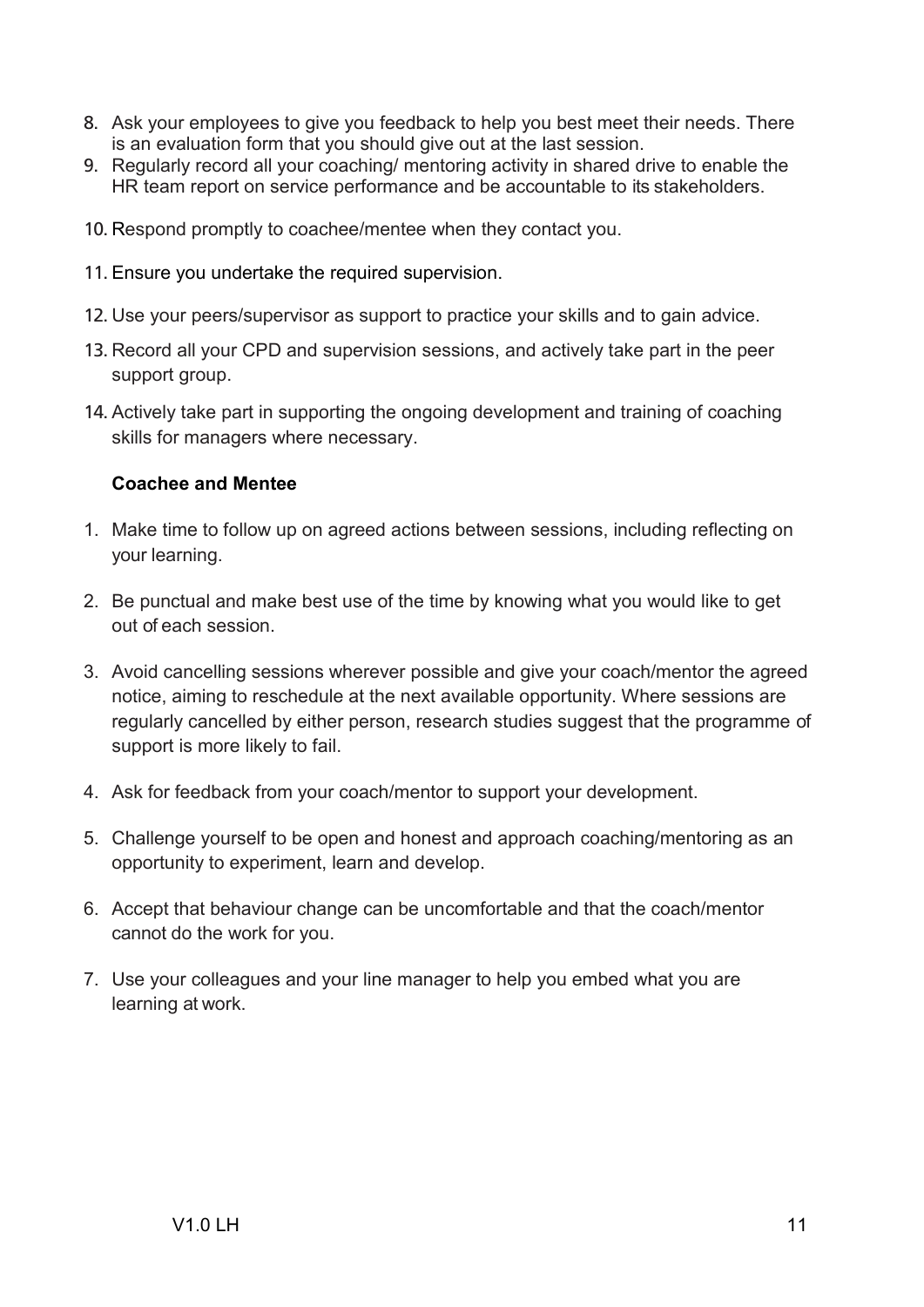## <span id="page-11-0"></span>**7. Contracting**

Contracting is important to an effective partnership because it aligns expectations, makes explicit ground rules, builds and creating a solid foundation for the work that is to come. It also gives a starting point to both people about the purpose and possible outcomes of the work you will do together and, where appropriate takes account of what the organisation needs.

There are a number of different elements to contracting:

#### **Three-way Contracting**

When line managers are supportive of the coaching/ mentoring process and take an active role in helping coachees transfer their learning effectively to the workplace, then the changes resulting from working with a coach are more likely to stick.

Where possible and practical, it is beneficial for line managers to be involved in three-way conversations with coach and coachee or mentor and mentee at the beginning and end of the coaching/ mentoring programme. This adds value to the coaching or mentoring for the employee and their team and the organisation. Other benefits can include:

- More relevant and focussed goals
- Shared understanding about the process and purpose of coaching
- Encouraging a flow of feedback between coach and line manager

Occasionally, someone may express reservations about the involvement of their line manager. Under these circumstances the coach/mentor needs to make a judgment as to whether a three-way conversation will add more than it subtracts from the quality and effectiveness.

Typically the line manager will have a short involvement at the beginning and end of the coaching programme:

## **Contracting at the start of the programme**

This covers the logistical, procedural and ethical aspects of the coaching and mentoring.

- Expectations of coaching/mentoring desired outcomes, commitment to work between sessions
- How the coach/mentor works
- Frequency and length of sessions
- Format (face-to-face, telephone, Skype) and location (if face-to-face)
- Protocol around cancellation/postponement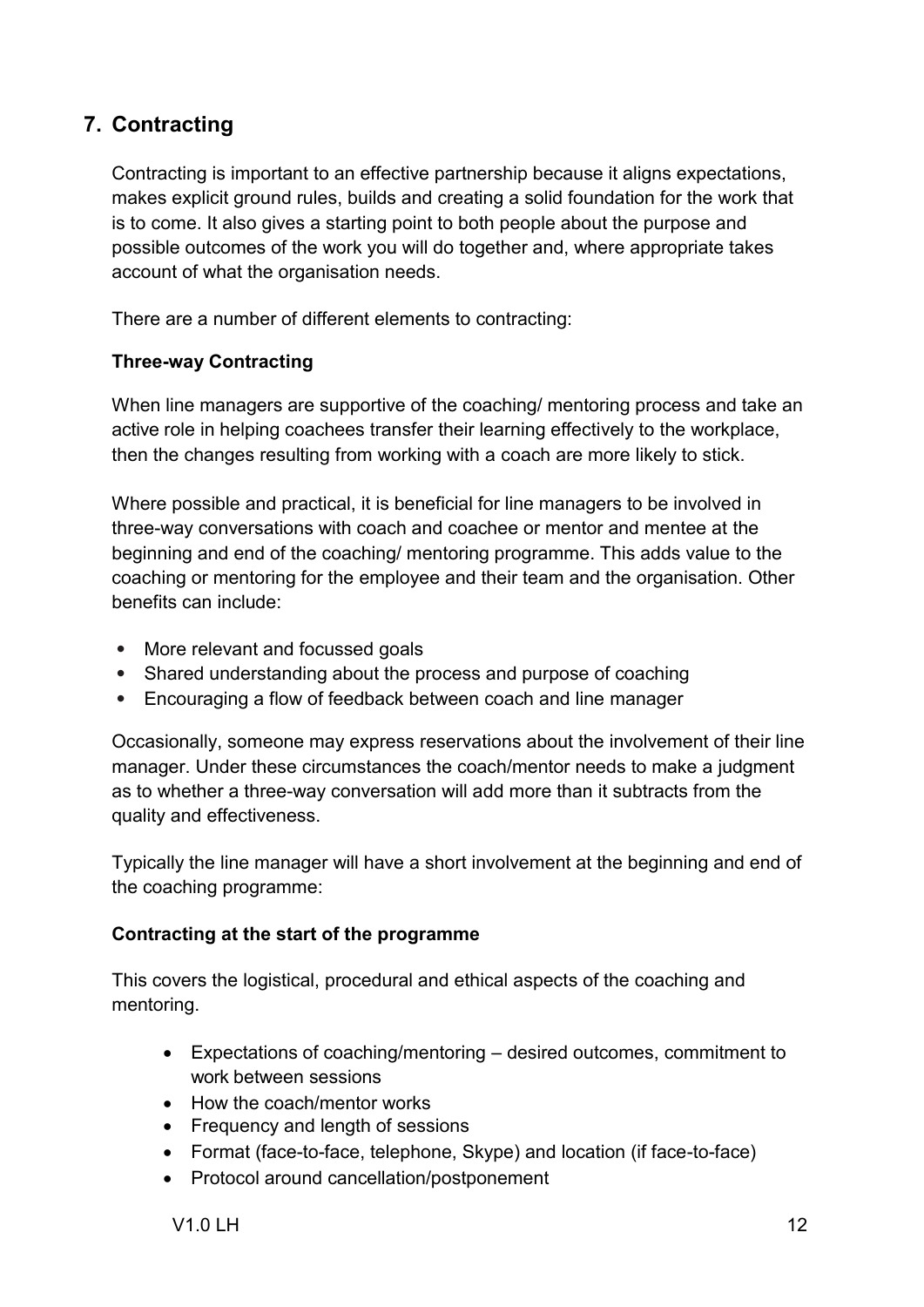• Confidentiality

Contracting is also an important part of building rapport and creates a sense of safety and containment for the coachee/mentee. This is enhanced by developing a shared understanding about the type and quality of relationship that will be developed around things like:

- Challenge what level and in what way
- Openness how the coach/mentor can support the coachee/mentee to be open and honest in sessions
- Boundaries how coaching/mentoring differs from one another and counselling.

## **Ongoing contracting**

A coaching contract is dynamic and will develop over time. It is important to regularly review the process and the relationship to ensure they are continuing to serve the coachee's/mentee needs. It is also important at the start of every session to be clear about what the coachee/mentee is bringing, what their goals are for that conversation (if they know), how you will work together, and how they will know the session has been useful.

## **Holding the coachee/mentee to account**

There are occasions where it will be useful for the coach to hold the coachee/mentee to account for the commitments they have made. Without an explicit contract this become problematic and may risk damaging the relationship. A shared understanding about the roles of coach/mentor in the work towards agreed outcomes is a core element of the ongoing coaching process.

## **Useful Documents**

All coaching/mentoring sessions will need to follow set forms and templates when undertaking sessions. These can be found as part of the Appendix section and also in the dedicated shared drive.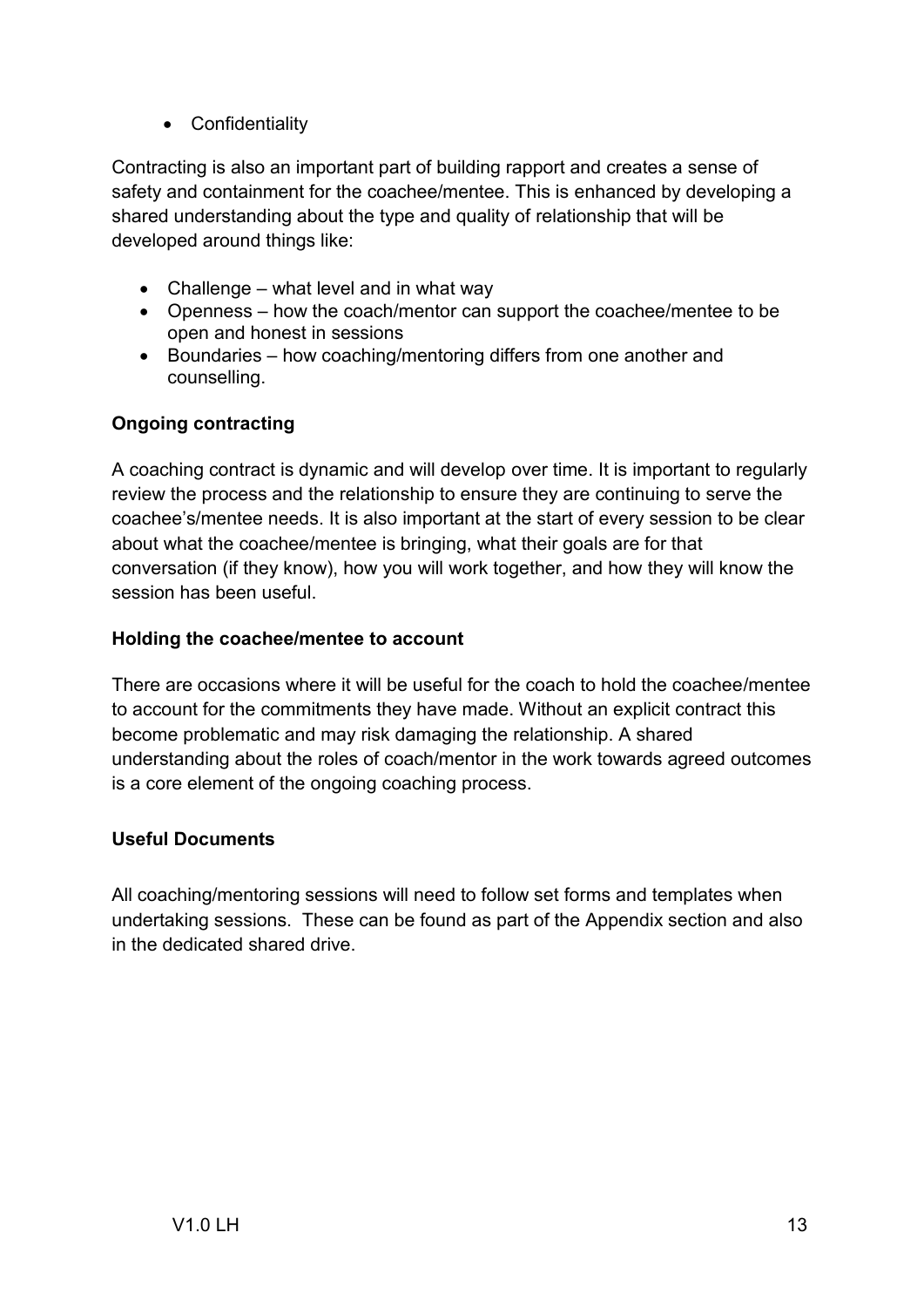## <span id="page-13-0"></span>**APPENDIX 1 – COACHING / MENTORING CONTRACT & GUIDANCE**

## **Coaching Contract**

*It is both coach and coachees responsibility to work through this contract together in the introductory session, to ensure mutual understanding of the basis of the coaching relationship, roles and responsibilities.* 

## **What you can expect from the coaching process:**

In a coaching relationship, the coachees agenda is at the centre of the relationship and will be worked on jointly by both coach and coachee.

As coach I do not have the answers to your issues, but I am committed to working with you to explore them and help you identify how to move forward.

I will at all times do my best to help you achieve all you want for yourself but there are no guaranteed results; you get out what you put in.

At all times, I will treat you with respect and treat all you tell me in confidence. There may be occasions when something you share with me needs to be shared more widely, but we will discuss this first so that you are comfortable, and wherever possible, you will take the lead in sharing the information with others.

As a workplace coach, I may work with a variety of people who may, or may not be known to you. I will let you know if there is likely to be a conflict of interest. Where we work together with this knowledge of others, the focus of our work will be on your situation and your responsibilities. I will not therefore refer to situations or any knowledge I have about these individuals, gained from my interactions with them.

## **Your commitment to the coaching process:**

I agree that the prime purpose of this coaching contract is to support, maintain and enhance my personal development and performance over an agreed period of time.

#### As the coachee, I will ensure that, to the best of my ability, I have met the agreed objectives and action plan set out at the end of each session.

I understand that taking part in this coaching contract places responsibilities on me. I agree to prepare for each session, to be punctual and to actively participate. I agree to carry out any follow-up actions that I choose to commit to within the coaching sessions as per agreed timescales. I understand that all that is discussed between us will be treated in absolute confidence, unless we agree that information can be shared with another party.

I agree to complete all evaluation forms during and following the final session.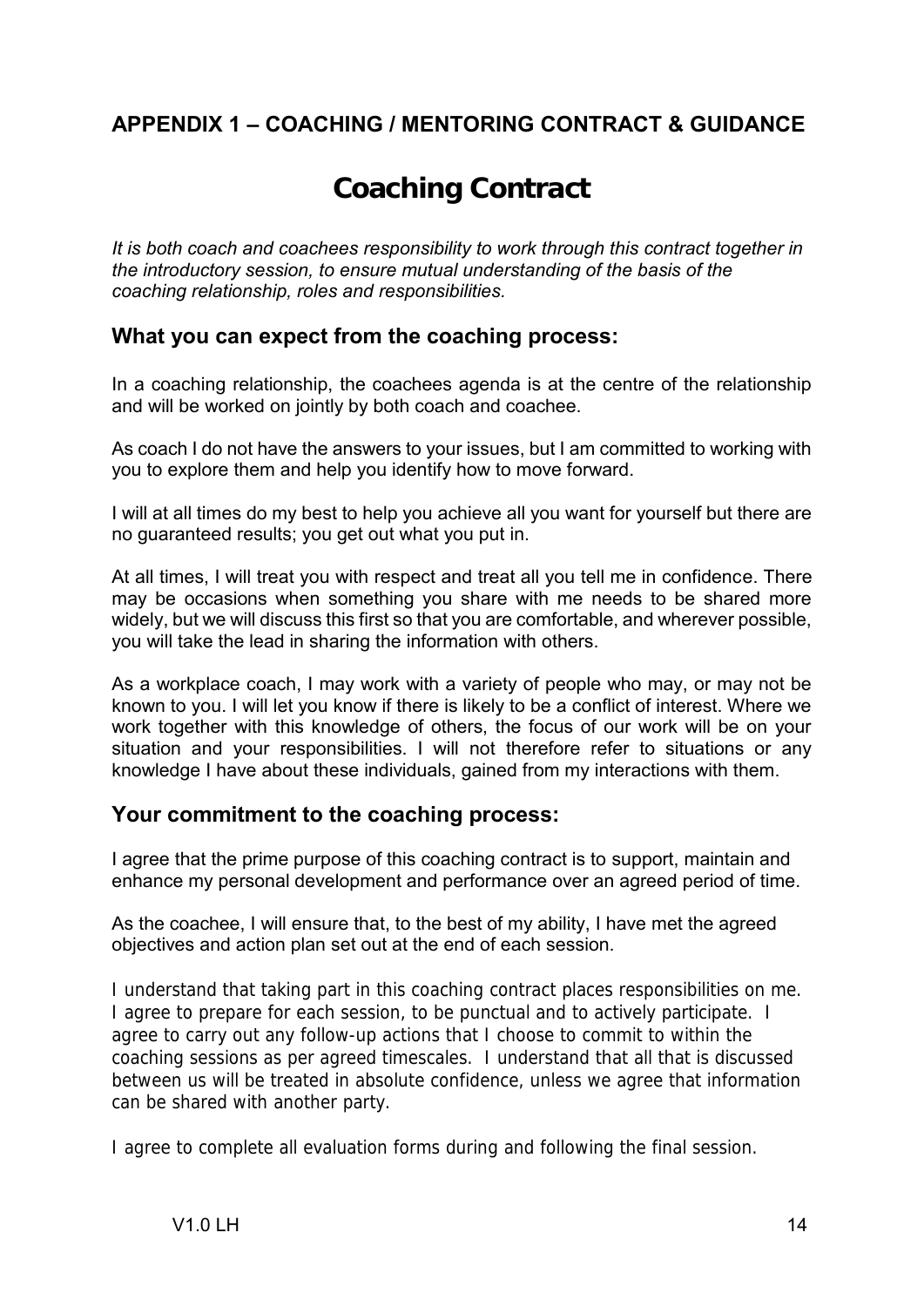I will ensure that the session is not interrupted, in order to give full attention to the interaction.

## **How the process will work:**

We have both agreed the parameters of this relationship and discussed their practical implications for us.

We have agreed to meet every ...... weeks for ........ sessions. We have agreed that 1 to 1.5 hours is a suitable length of time for our sessions. We will time these sessions to coincide with specific stages of work or situation, so that constructive feedback can be provided and objectives reviewed.

It is the joint responsibility of both the coach and the coachee to agree the scheduling of these sessions.

Our first coaching session will be on:

*Date: ………………………………Time: ………………………………………..* 

*Venue: ………………………………………………………………………………..* 

If for any reason a session is cancelled, we will meet again at the next mutually convenient date. The person who has cancelled the session has the responsibility to re-arrange the session.

Any changes in circumstance will necessitate the discussion and agreement of a new coaching contract.

Either party can request a termination of the agreement if there is a breakdown in the coaching relationship, inadequate commitment to the process or lack of progress being made.

I have read, and agree, this coaching contract.

Signed:

**Coachee: ………………………………………… Date: …………….** 

**Coach: …………………………………………… Date: …………………** 

V1.0 LH  $\,$  15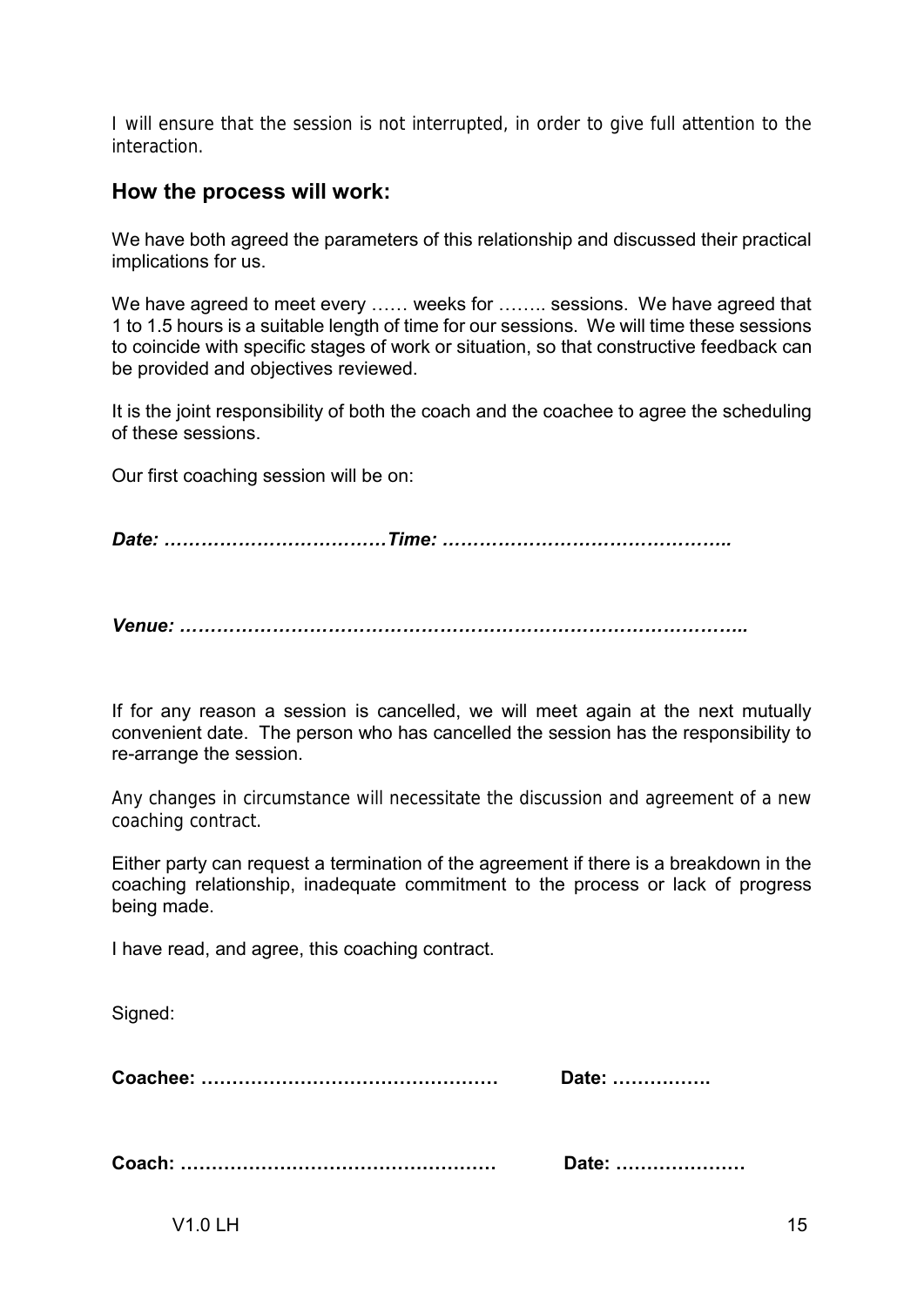| <b>PURPOSE</b>                                                        | <b>CONTRACTING CONVERSATION</b>                                                                                                                                                                                                                                                                                                                                                                                                                                                                                                                                                                                                                                                                                                                                                                                                                                                                                                                                                                                                                                                                              |
|-----------------------------------------------------------------------|--------------------------------------------------------------------------------------------------------------------------------------------------------------------------------------------------------------------------------------------------------------------------------------------------------------------------------------------------------------------------------------------------------------------------------------------------------------------------------------------------------------------------------------------------------------------------------------------------------------------------------------------------------------------------------------------------------------------------------------------------------------------------------------------------------------------------------------------------------------------------------------------------------------------------------------------------------------------------------------------------------------------------------------------------------------------------------------------------------------|
| Establishing a clear<br>and shared<br>understanding about<br>coaching | Explain coaching and the contracting process emphasising the focus<br>on enhancing overall performance, which involves exploring<br>successes as well as challenges and problems the<br>developmental/facilitative role of coaching. You are not managing the<br>coachee, or doing the manager's job. The importance of regular<br>dialogue between coachee and manager about the progress and<br>outcomes of the coaching so that the coachee can transfer their<br>learning effectively to the work situation the importance of<br>confidentiality - you will not be communicating with the manager<br>outside the three-way – anything that comes up after the opening<br>conversation needs to be addressed to both the need for flexibility<br>and responsiveness in coaching to take account of the possibility that<br>the goals may shift as the sessions progress - based on changed<br>work priorities or the coachee's development needs your role as<br>coach – to facilitate these three-way conversations and not to act as<br>a conduit, arbiter or mediator between the coachee and manager. |
| Creating goals for the<br>series of<br>coaching sessions              | Facilitate a discussion about the most appropriate overall goals for the<br>sessions emphasising what will the organization see in 12 months' time if<br>the coaching has been useful? Creation of a set of agreed, shared goals<br>between the coachee and the manager. These goals are often termed the<br>"public" goals to indicate that they are known to both the coachee and their<br>manager.<br>Clarity about how the coachee and line manager will know if the<br>coaching has been successful flexibility and responsiveness of coaching<br>in meeting needs and interests as they emerge which can necessitate a<br>change of goals; the coachee should be encouraged to discuss any<br>significant amendments with their manager. The coachee will also have<br>opportunities to establish a set of "private" goals for the coaching, which<br>will not be open to the manager, but nonetheless will focus on areas that<br>impinge on behaviour and performance at work.                                                                                                                       |
| Getting manager buy-<br>in and support                                | Invite the line manager to appreciate the coachee and highlight their<br>strengths:<br>what support can the manager offer to help the coachee get the most<br>from the programme?<br>what qualities does the coachee have that will be of most benefit<br>to them in working with the coach?<br>what key strengths would the manager most like to see them develop?                                                                                                                                                                                                                                                                                                                                                                                                                                                                                                                                                                                                                                                                                                                                          |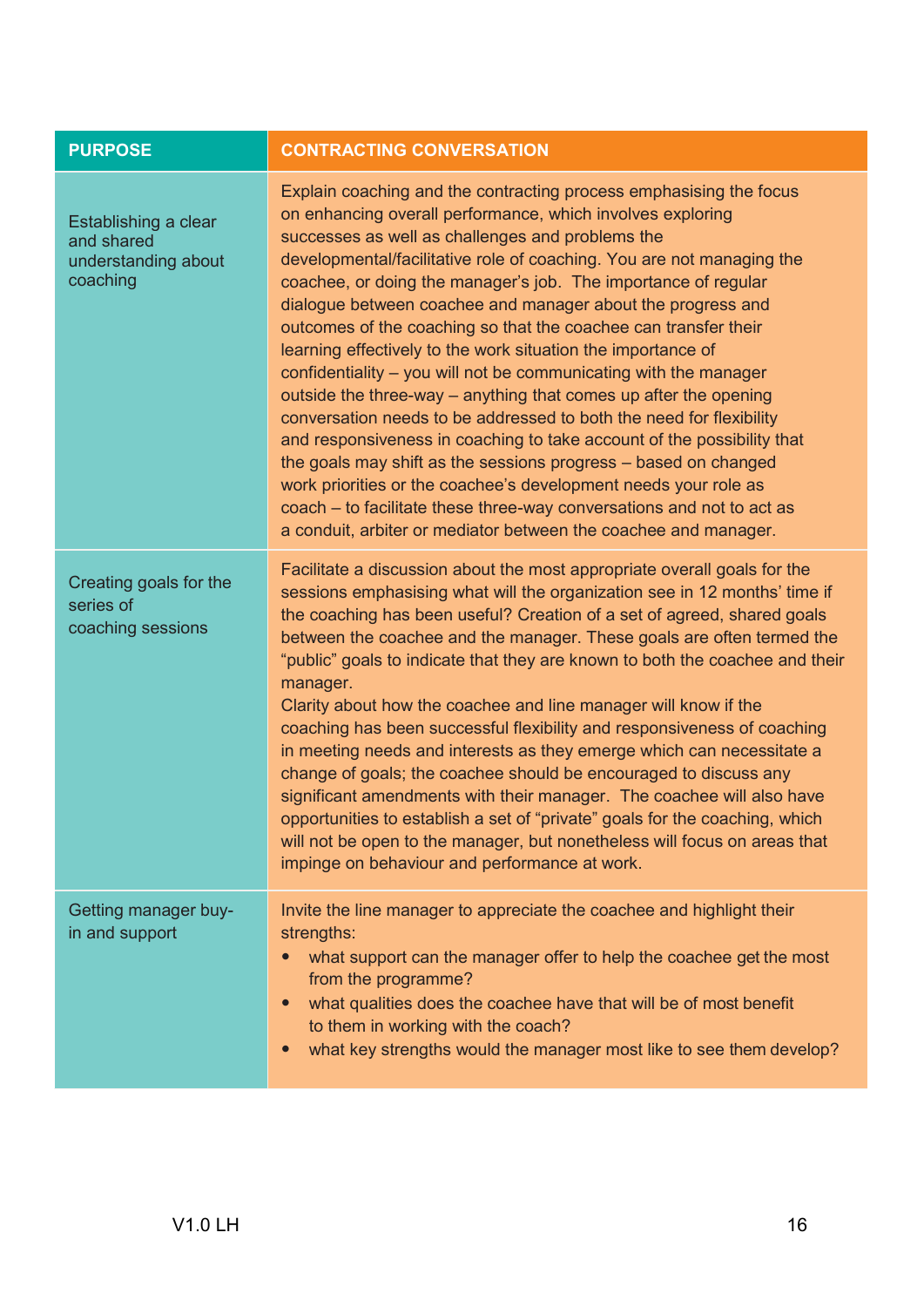## <span id="page-16-0"></span>**APPENDIX 2 – FEEDBACK FORM FOR COACH / MENTOR**

## **COACHEE NAME:**

#### **COACH NAME:**

#### **COACHEE LINE MANAGER NAME:** *Was the line manager involved in goal setting?* Y/N

This form is to be completed after setting goals for the coaching sessions and after any/all sessions. This information will be held by the coach and HR to assess the impact of the coaching. Personal details will not be issued unless prior agreement from the individuals has been gained. Although not mandatory, it will help us to assess and review benefits and impact of coaching. Where appropriate you may be approached to produce a case study of your experience.

| <b>Session</b><br>Date of session:                                            | <b>Review Phase</b><br>Date of session:               |
|-------------------------------------------------------------------------------|-------------------------------------------------------|
| <b>Goals for the Coaching?</b>                                                | Were these goals achieved? Please provide<br>details. |
| (If goals change during the course of the sessions<br>please provide details) |                                                       |
| What did you find most beneficial from<br>today's session?                    | What difference has the session made to you?          |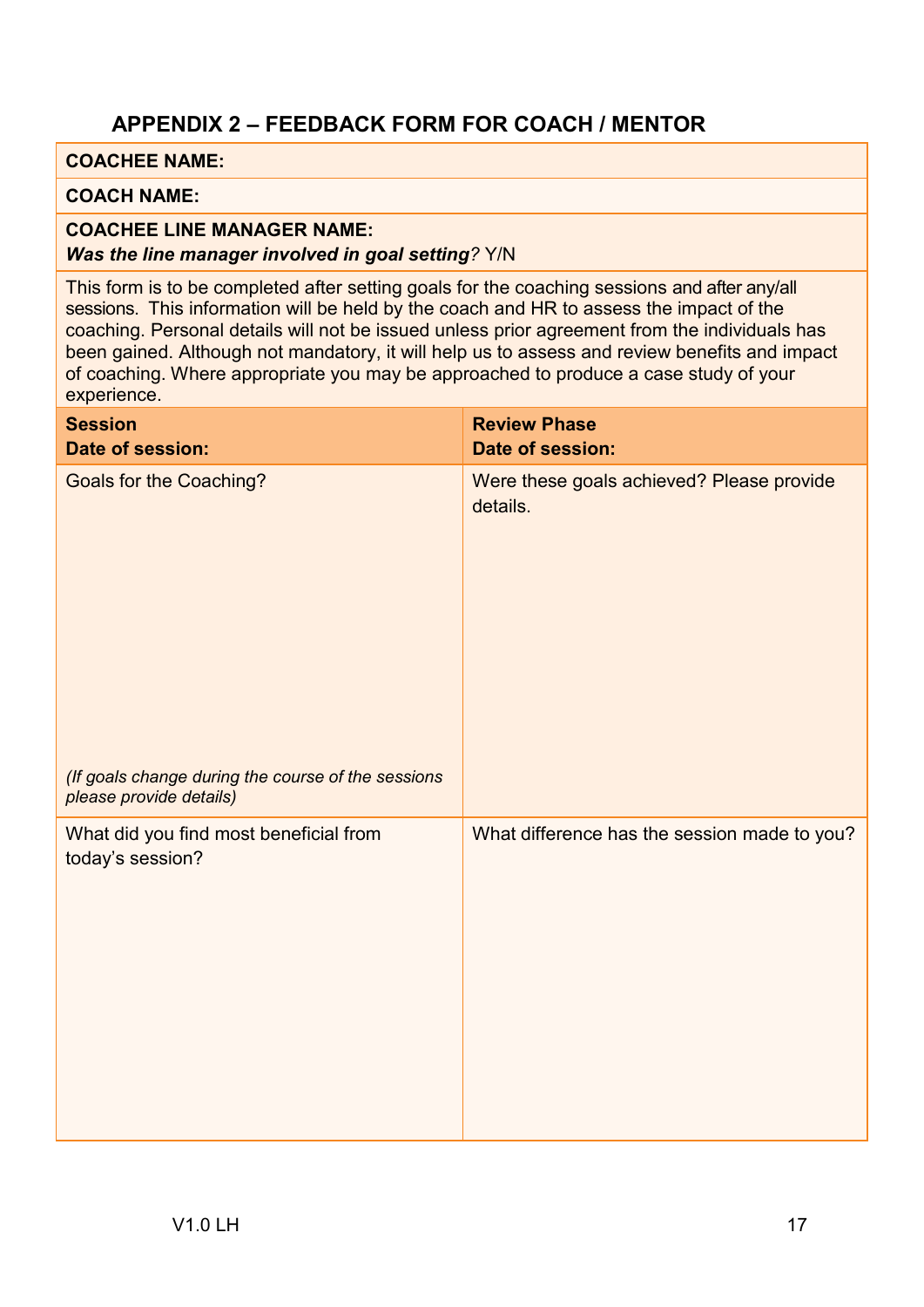| Is there anything that could be improved? | Any comments you would like to make? |
|-------------------------------------------|--------------------------------------|
|                                           |                                      |
|                                           |                                      |
|                                           |                                      |
|                                           |                                      |
|                                           |                                      |
|                                           |                                      |
|                                           |                                      |
|                                           |                                      |